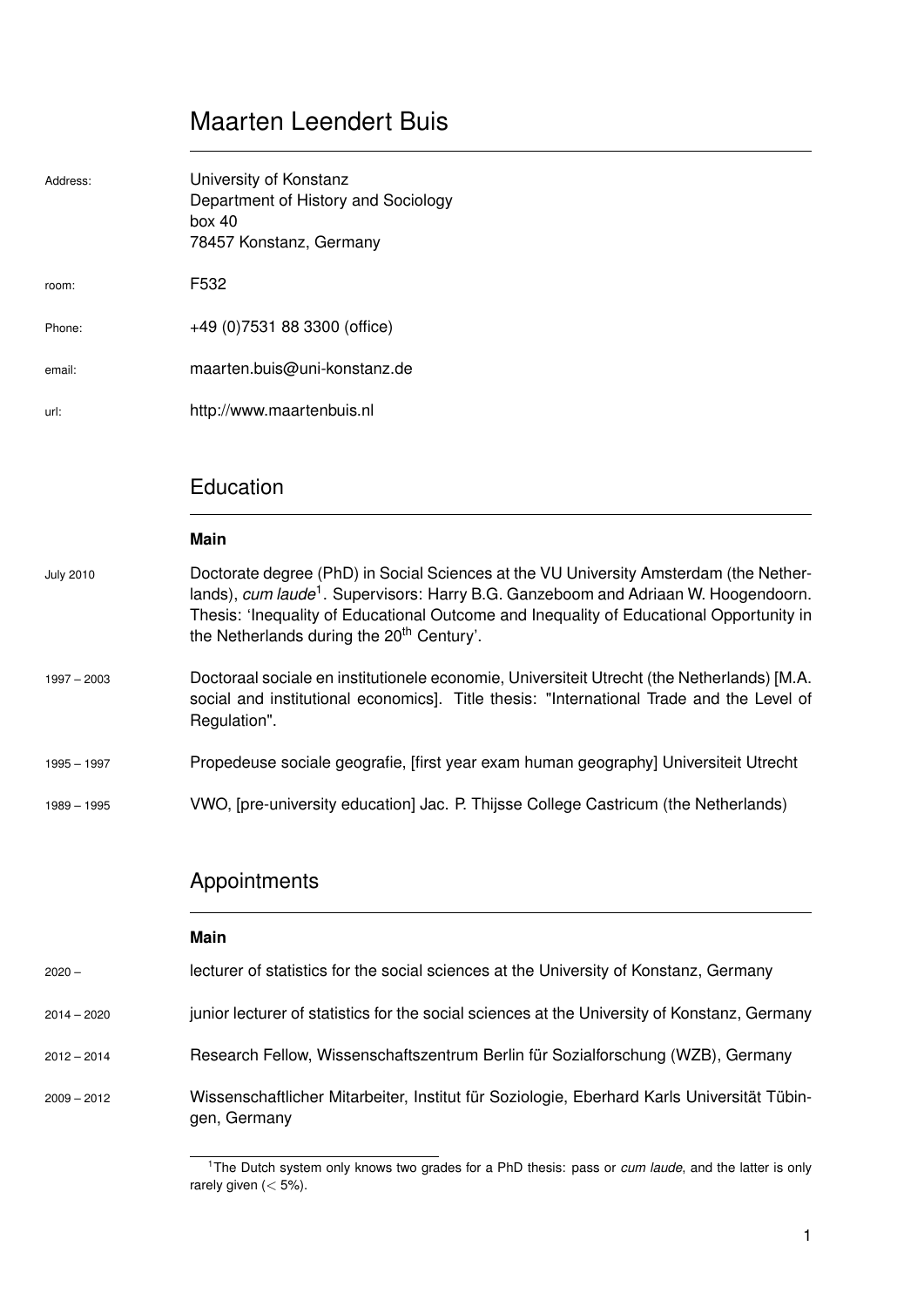2003 – 2008 Promovendus, Department of Social Research Methodology, VU University Amsterdam, the Netherlands

## **Visiting and other appointments**

| February 2012,<br>November 2011, and<br>September 2010 | Guest-researcher at SOFI in Stockholm, Sweden. Host: Dr. Juho Härkönen                                                                                                                                                                                        |
|--------------------------------------------------------|---------------------------------------------------------------------------------------------------------------------------------------------------------------------------------------------------------------------------------------------------------------|
| February 2010                                          | Consultant on strategies for dealing with missing data, at CIFOR in Bogor, Indonesia                                                                                                                                                                          |
| February - March 2006                                  | Guest-researcher at UCLA, Department of Sociology in Los Angeles, USA. Host: Prof.<br>Dr. Donald J. Treiman                                                                                                                                                   |
| 2002                                                   | Research Assistant. [Dr. J.B.D. Simonis] Department of Social and Institutional Eco-<br>nomics, Utrecht University, the Netherlands                                                                                                                           |
|                                                        | <b>Publications</b>                                                                                                                                                                                                                                           |
|                                                        | <b>Books</b>                                                                                                                                                                                                                                                  |
| 2011                                                   | Buis, Maarten L. (Ed.) (2011) Unobserved Heterogeneity in Mare Models, A special is-<br>sue of Research in Social Stratification and Mobility. Amsterdam: Elsevier.                                                                                           |
| 2010                                                   | Buis, Maarten L. (2010) Inequality of Education Outcome and Inequality of Educational<br>Opportunity in the Netherlands in the 20 <sup>th</sup> century, Amsterdam: VU University Amster-<br>dam.                                                             |
|                                                        | <b>Peer reviewed articles</b>                                                                                                                                                                                                                                 |
| 2020                                                   | Buis, Maarten L. (2020) "Analysis of proportions". In Atkinson, Paul; Delamont, Sara;<br>Cernat, Alexandru; Sakshaug, Joseph W. and Williams, Richard A. (eds.), SAGE Re-<br>search Methods Foundation. Thousand Oaks: Sage.                                  |
| 2017                                                   | Buis, Maarten L. (2017) "Not all transitions are equal: The relationship between effects<br>on passing steps in a sequential process and effects on the final outcome", Sociological<br>Methods & Research, 46(3), pp. 649-680.                               |
| 2015                                                   | Meraviglia, Cinzia and Buis, Maarten L. (2015) "Class, status, and education: The influ-<br>ence of parental resources on IEO in Europe, 1893-1987" International Review of Social<br>Research, 5(1), pp. 35-60.                                              |
| 2014                                                   | Babigumira, Ronnie, Angelsen, Arild, Buis, Maarten L., Bauch, Simone, Sunderland,<br>Terry, and Wunder, Sven. (2014) "Forest Clearing in Rural Livelihoods: Household-Level<br>Global-Comparative Evidence" World Development, 64(supplement 1), pp. S67-S79. |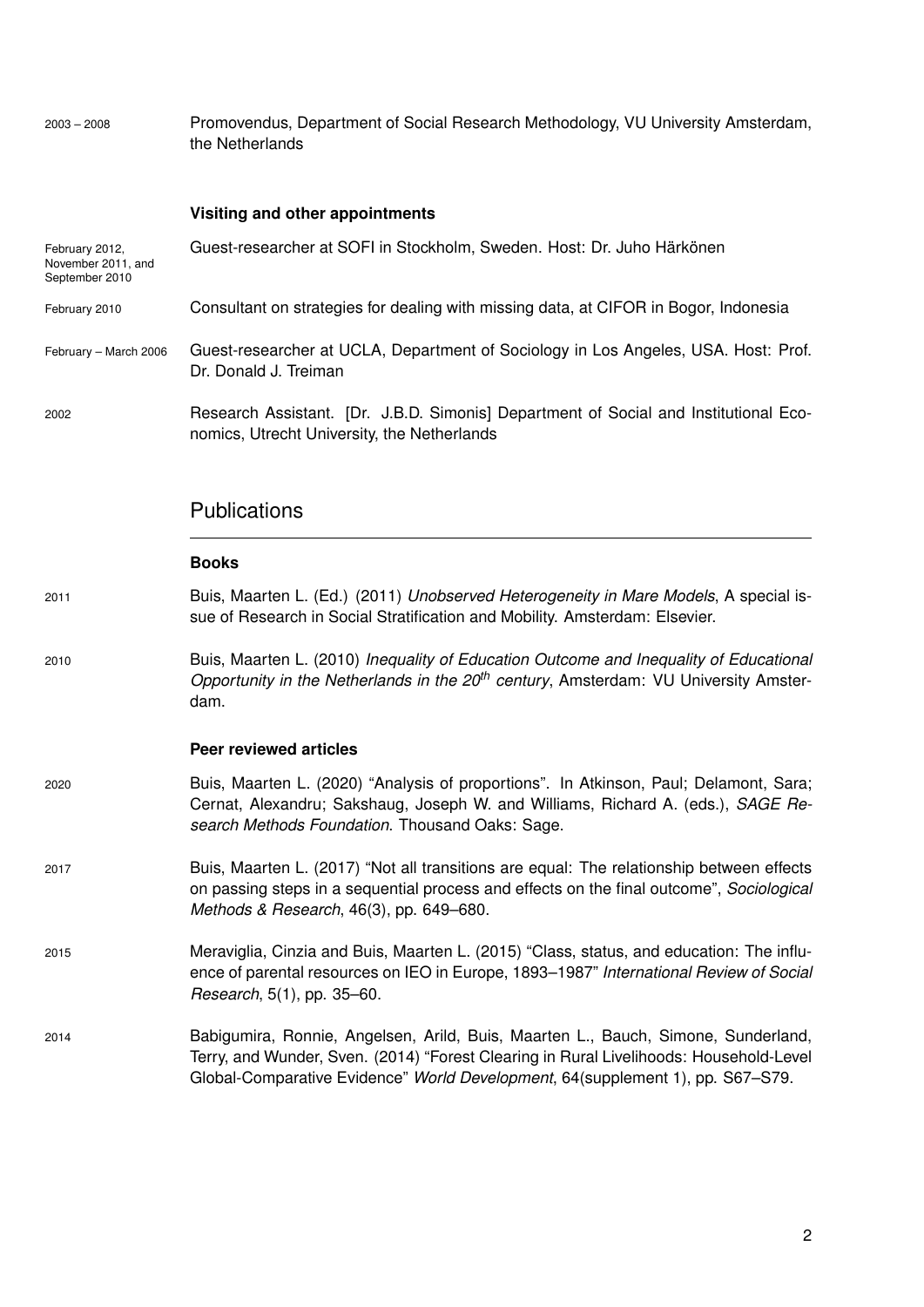| 2013 | Buis, Maarten L. (2013) "The composition of family background: The influence of the<br>economic and cultural resources of both parents on educational attainment of their off-<br>spring in the Netherlands between 1939 and 1991." European Sociological Review,<br>29(3), pp. 593-602. |
|------|------------------------------------------------------------------------------------------------------------------------------------------------------------------------------------------------------------------------------------------------------------------------------------------|
| 2012 | Buis, Maarten L., Mönkerdiek, Bastian and Hillmert, Steffen. (2012) "Educational ex-<br>pansion and the role of demographic factors: The case of West Germany." Population<br>Review, 51(2), pp. 1-15.                                                                                   |
| 2011 | Buis, Maarten L. (2011) "The consequences of unobserved heterogeneity in a sequen-<br>tial logit model." Research in Social Stratification and Mobility, 29(3), pp. 247–262.                                                                                                             |
| 2010 | Buis, Maarten L. (2010) "Direct and indirect effects in a logit model." The Stata Journal,<br>$10(1)$ , pp. $11-29$ .                                                                                                                                                                    |
| 2007 | Buis, Maarten L. (2007), "Predict and adjust with logistic regression." The Stata Journal,<br>7(2), pp. 221-226.                                                                                                                                                                         |
|      | <b>Professional publications</b>                                                                                                                                                                                                                                                         |
| 2020 | Buis, Maarten L. (2020) "Stata tip 135: Leaps and bounds", The Stata Journal, 20(1),<br>244-249.                                                                                                                                                                                         |
| 2015 | Buis, Maarten L. (2015) "Stata tip 124: Passing temporary variables to subprograms",<br>The Stata Journal, 15(2), 597-598.                                                                                                                                                               |
|      | Buis, Maarten L. (2015) "Langetermijntrends in onderwijsuitkomsten in Nederland" in:<br>Herman van de Werfhorst, Een kloof van alle tijden. Verschillen tussen lager en hoger<br>opgeleiden in werk, cultuur en politiek. Amsterdam: Amsterdam University Press, pp.<br>219-240.         |
| 2014 | Buis, Maarten L. (2014) "Stata tip 120: Certifying sub-routines." The Stata Journal, 14(2),<br>pp. 449-450.                                                                                                                                                                              |
|      | Buis, Maarten L. (2014) "Stata tip 116: Where did my p-values go? (part 3)" The Stata<br>Journal, 14(1), pp. 218-220.                                                                                                                                                                    |
| 2012 | Buis, Maarten L. (2012) "Stata tip 112: Where did my p-values go? (part 2)" The Stata<br>Journal, 12(4), pp. 759-760.                                                                                                                                                                    |
|      | Buis, Maarten L. (2012) "Stata tip 108: On adding and constraining." The Stata Journal,<br>12(2), pp. 342-344.                                                                                                                                                                           |
|      | Buis, Maarten L. (2012) "Stata tip 107: The baseline is now reported." The Stata Journal,<br>$12(1)$ , pp. 165-166.                                                                                                                                                                      |
|      | Buis, Maarten L. (2012) "Stata tip 106: With or without reference." The Stata Journal,<br>12(1), pp. 162-164.                                                                                                                                                                            |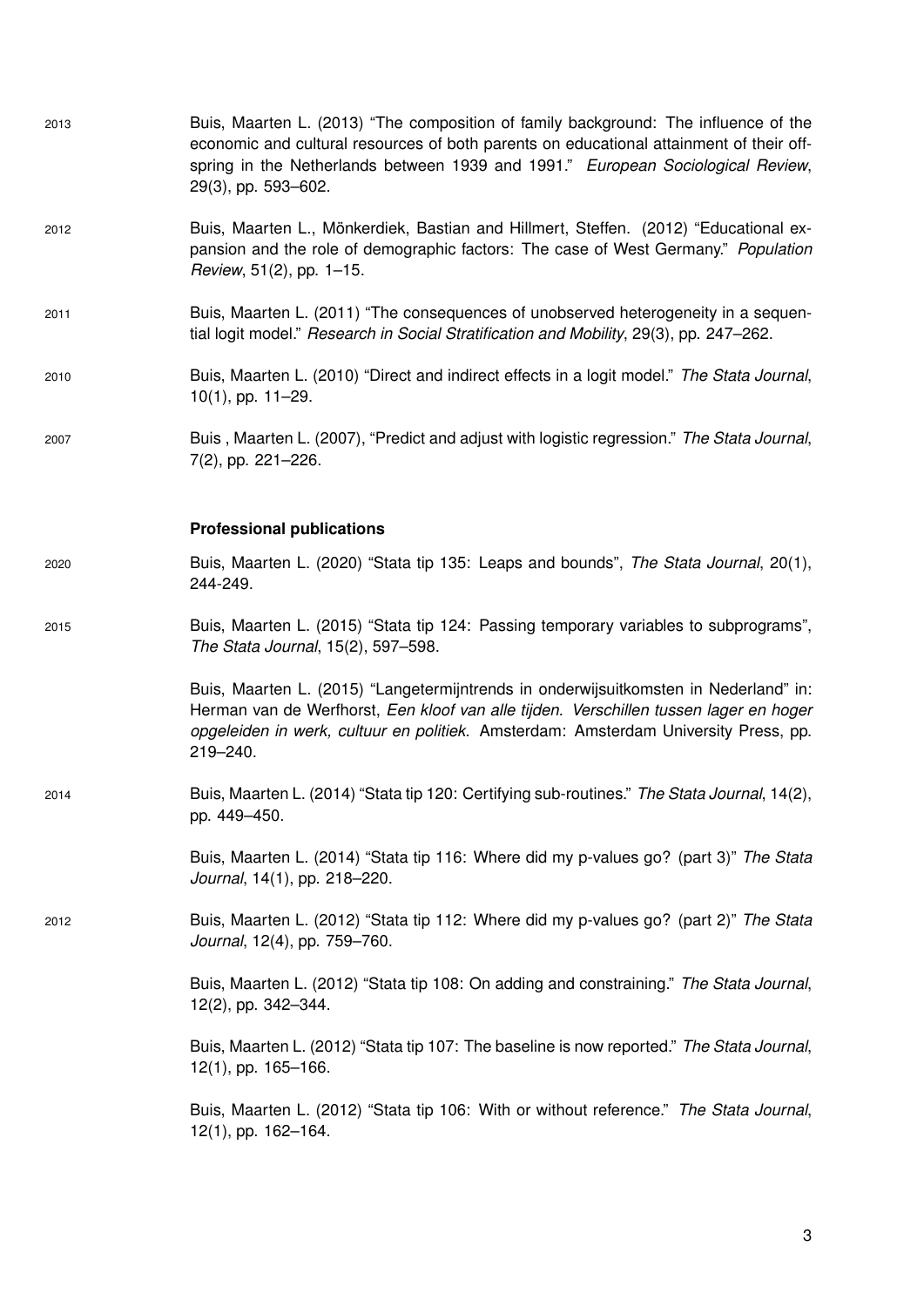| 2011 | Buis, Maarten L. (2011) "Stata tip 97: Getting at $\rho s$ and $\sigma s$ ." The Stata Journal, 11(2),<br>pp. 315-317.                                                                                                                   |
|------|------------------------------------------------------------------------------------------------------------------------------------------------------------------------------------------------------------------------------------------|
| 2010 | Buis, Maarten L. (2010) "Stata tip 87: Interpretation of interactions in non-linear models."<br>The Stata Journal, 10(2), pp. 305-308.                                                                                                   |
| 2009 | Buis, Maarten L. and Martin Weiss (2009), "Stata tip 81: A table of graphs." The Stata<br>Journal, 9(4), pp. 643-647.                                                                                                                    |
| 2007 | Buis, Maarten L. (2007), "Stata tip 54: Where did my p-values go?" The Stata Journal,<br>7(4), pp. 584-586.                                                                                                                              |
|      | Buis, Maarten L. (2007), "Stata tip 48: Discrete uses for uniform()." The Stata Journal,<br>7(3), pp. 434-435.                                                                                                                           |
| 2003 | Buis, Maarten L. (2003), "Internationale handel en eigen regulering." [International Trade<br>and Regulation.] ESB, 22 Augustus 2003, pp. 388-391                                                                                        |
|      | Presentations                                                                                                                                                                                                                            |
|      | <b>Invited lectures</b>                                                                                                                                                                                                                  |
| 2015 | "Log-linear models for cross-tabulations using Stata" presented at the 19 <sup>th</sup> UK Stata<br>Users Meeting on September 10, 2015 in London.                                                                                       |
| 2012 | "The composition of family background: The influence of the economic and cultural re-<br>sources of both parents on the offspring's educational attainment" presented at the Uni-<br>versity of Bern on April 24, 2012 in Bern.          |
|      | "The composition of family background: The influence of the economic and cultural re-<br>sources of both parents on the offspring's educational attainment" presented at the Uni-<br>versity of Stockholm on March 1, 2012 in Stockholm. |
| 2011 | "Simulation as a way to combine information from multiple sources" presented at the<br>University of Konstanz on January 12, 2011 in Konstanz.                                                                                           |
| 2010 | "Extracting effects from non-linear models" presented at the 7 <sup>th</sup> Italian Stata Users Group<br>Meeting on November 11, 2010 in Bologna.                                                                                       |
|      | "Consequences of educational expansion in Germany on educational attainment in the<br>next generation" presented at the SWS seminar on August 31, 2010 at SOFI, Stockholm.                                                               |
|      | "Strategies for dealing with missing data" presented at CIFOR on February 25, 2010 in<br>Bogor, Indonesia.                                                                                                                               |
| 2009 | "Linking process to outcome: Inequality of educational opportunities and inequality of<br>educational outcomes" presented at the University of Milan on May 11, 2009 in Milan.                                                           |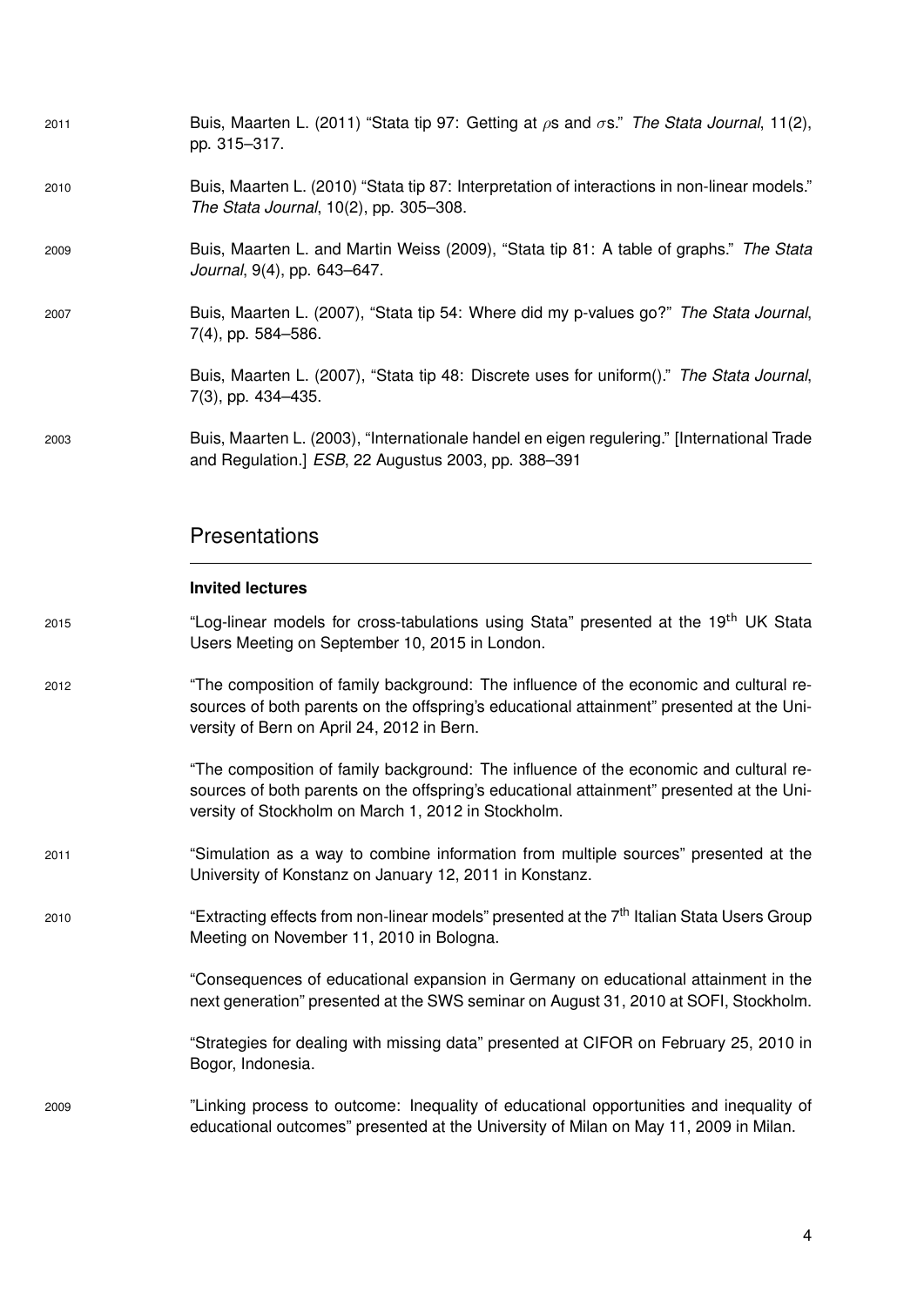| 2008 | "Understanding statistics using simulate" presented at the 2008 Summer North Ameri-<br>can Stata Users Group meeting on July 24, 2008 in Chicago.                                                                                                         |
|------|-----------------------------------------------------------------------------------------------------------------------------------------------------------------------------------------------------------------------------------------------------------|
|      | "Inequality of educational opportunities and inequality of educational outcomes" pre-<br>sented at StataCorp on July 28, 2008 in College Station.                                                                                                         |
| 2007 | "Linking process to outcome: Inequality of educational opportunities and inequality of<br>educational outcomes." presented at the Juan March Institute on November 23, 2007 in<br>Madrid.                                                                 |
| 2006 | "Not all transitions are equal: The effect of differences between men and women in<br>educational expansion on educational inequality in the Netherlands between 1912 and<br>1988." presented at the University of Warsaw on December 13, 2006 in Warsaw. |
| 2005 | "Nonlinear Trend in Inequality of Educational Opportunity in the Netherlands 1930-1989"<br>presented at the University of Mannheim on November 15, 2005 in Mannheim.                                                                                      |
|      | <b>Conferences</b>                                                                                                                                                                                                                                        |
| 2020 | "Agent based models in Mata: Modelling aggregate processes, like the spread of a dis-<br>ease" presented at the 2020 UK Stata Users' Meeting on September 11, 2020.                                                                                       |
| 2019 | "Making interactive presentations in Stata" presented at the 2019 UK Stata Users' meet-<br>ing on September 5, 2019 in London.                                                                                                                            |
|      | "Agents Based Models in Mata" presented at the 2019 German Stata Users' meeting on<br>May 24, 2019 in Munich.                                                                                                                                             |
| 2018 | "Making interactive presentations in Stata" presented at the 2018 German Stata Users'<br>meeting on June 22, 2018 in Konstanz.                                                                                                                            |
| 2017 | "Educational trajectories and migration background" (With Verena Seibel) presented at<br>the spring meeting of the RC28 on March 31, 2017 in Cologne.                                                                                                     |
| 2016 | "Schools, diplomas, and cultural consumption" (with Ondřej Malina) presented at the<br>summer meeting of the RC28 on August 29, 2016 in Bern.                                                                                                             |
|      | "Logistic regression: When can we do what we think we can do?" presented at the sum-<br>mer meeting of the RC28 on August 29, 2016 in Bern.                                                                                                               |
| 2015 | "Logistic regression: Why we often can do what we think we can do" presented at the<br>19 <sup>th</sup> UK Stata Users Meeting on September 10, 2015 in London.                                                                                           |
|      | "Track mobility: loophole or second chance", presented at the spring meeting of the<br>RC28 on May 28, 2015 in Tilburg.                                                                                                                                   |
| 2014 | "Mother's and father's class, status and education: The influence of parental resources<br>on IEO in Europe, 1900-1990" (with Cinzia Meraviglia), presented at the spring meeting<br>of the RC28 on May 8, 2014 in Budapest.                              |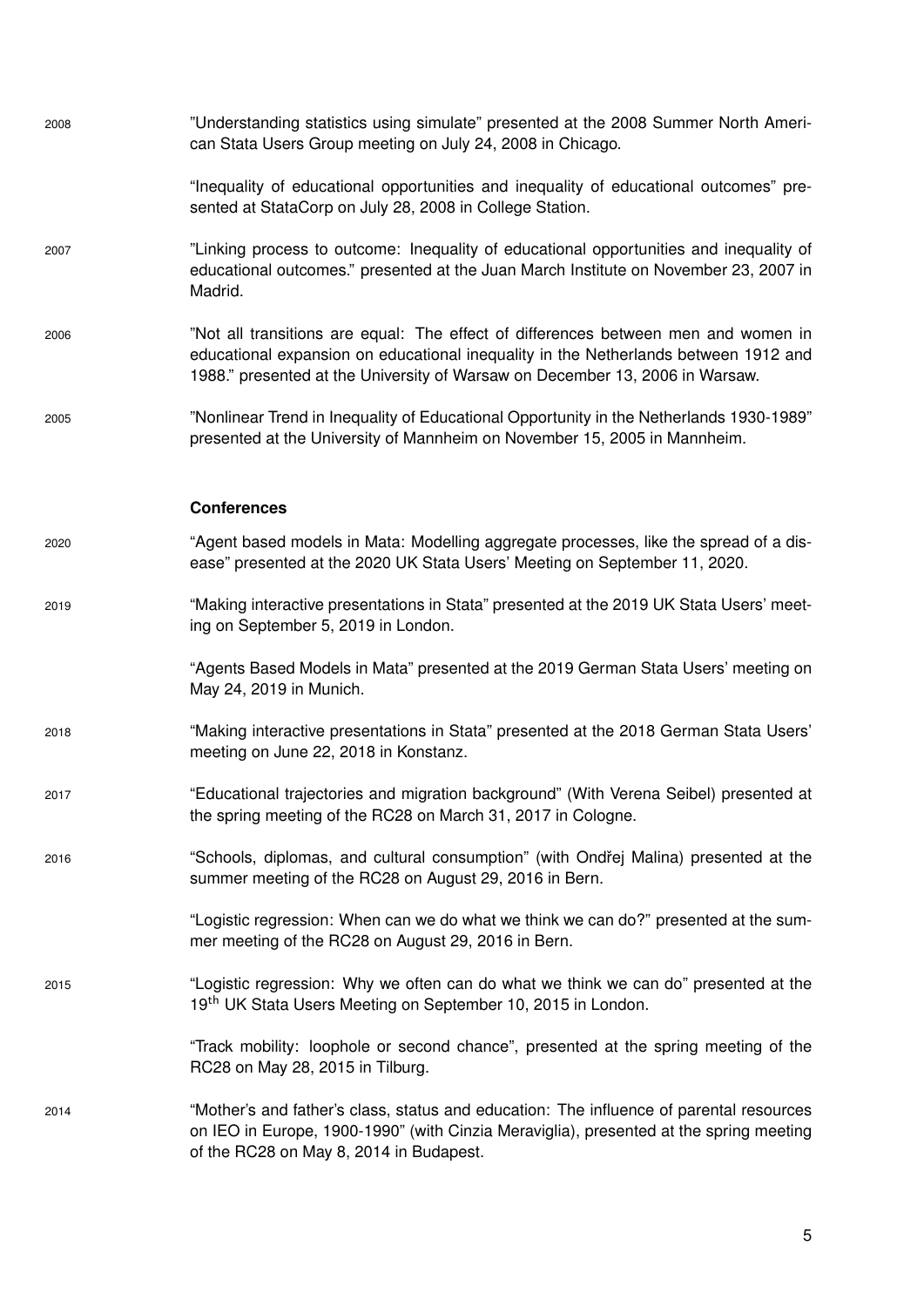| 2013 | "Using simulation to inspect the performance of a test in particular tests of the parallel<br>regressions assumption in ordered logit models" (with Richard Williams), presented at<br>the 11 <sup>th</sup> German Stata Users' meeting on June 6, 2013 in Potsdam.                               |
|------|---------------------------------------------------------------------------------------------------------------------------------------------------------------------------------------------------------------------------------------------------------------------------------------------------|
| 2012 | "Comparing observed and theoretical distributions", presented at the 10 <sup>th</sup> German Stata<br>Users' meeting on June 1, 2012 in Berlin.                                                                                                                                                   |
|      | "Age of the mother and children's educational outcomes" (with Juho Härkönen), pre-<br>sented at the Spring Meeting of the RC28 on May 13, 2012 in Hong Kong.                                                                                                                                      |
| 2011 | "Comparing observed and theoretical distributions", presented at the 4 <sup>th</sup> Nordic and<br>Baltic Stata Users' meeting on November 11, 2011 in Stockholm.                                                                                                                                 |
|      | "Does the waning effect of parental SES in educational transition models result from in-<br>creasing measurement error?" (with Martin Kreidl), presented at the Summer Meeting of<br>the RC28 on August 10, 2011 in Iowa City.                                                                    |
|      | "The Social Composition of Educational Groups: Long-Term Trends and the Role of De-<br>mographic Factors" (with Bastian Moenkerdiek and Steffen Hillmert), presented at the<br>Summer Meeting of the RC28 on August 10, 2011 in Iowa City.                                                        |
|      | "Lange termijn trends in onderwijsmobiliteit", presented at the AMCIS Jaarconferentie:<br>"Onderwijs en stratificatie: Effecten op het gebied van Ongelijkheid, Arbeidsmarkt en<br>Participatie in de afgelopen decennia" on January 20, 2011 in Amsterdam.                                       |
| 2010 | "Consequences of educational expansion in Germany on educational attainment in the<br>next generation" (with Bastian Moenkerdiek and Steffen Hillmert), presented at the ECSR<br>conference Analysing Education, Family, Work and Welfare in Modern Societies on Oc-<br>tober 1, 2010 in Bamberg. |
|      | "Analyzing proportions", presented at the 8 <sup>th</sup> German Stata Users' Group meeting on<br>June 25, 2010 in Berlin.                                                                                                                                                                        |
|      | "The consequences of unobserved heterogeneity in a sequential logit model", presented<br>at the Workshop on unobserved heterogeneity in Mare models, held at the Spring Meet-<br>ing of the RC28 on May 11, 2010 in Haifa.                                                                        |
| 2009 | "Capturing the impact of demographic processes on social stratification in education in<br>Germany", presented at the ECSR conference Changing societies in the context of Eu-<br>ropean Union enlargement on December 12, 2009 in Paris.                                                         |
|      | "Three models for combining information from causal indicators, The sheafcoef and<br>propcnsreg package", presented at the 15 <sup>th</sup> UK Stata Users' Group meeting on Septem-<br>ber 10, 2009 in London.                                                                                   |
|      | "The consequences of unobserved heterogeneity in a sequential logit model", presented<br>at the Summer Meeting of the RC28 on August 4, 2009 at Yale University.                                                                                                                                  |
|      | "Not all transition are equally unequal. A comparison between Italy and the Netherlands"<br>(with Hans Schadee and Gabriele Ballarino), presented at International Research Work-<br>shop "Inequality of Educational Opportunity in Italy" on June 19, 2009 in Milan.                             |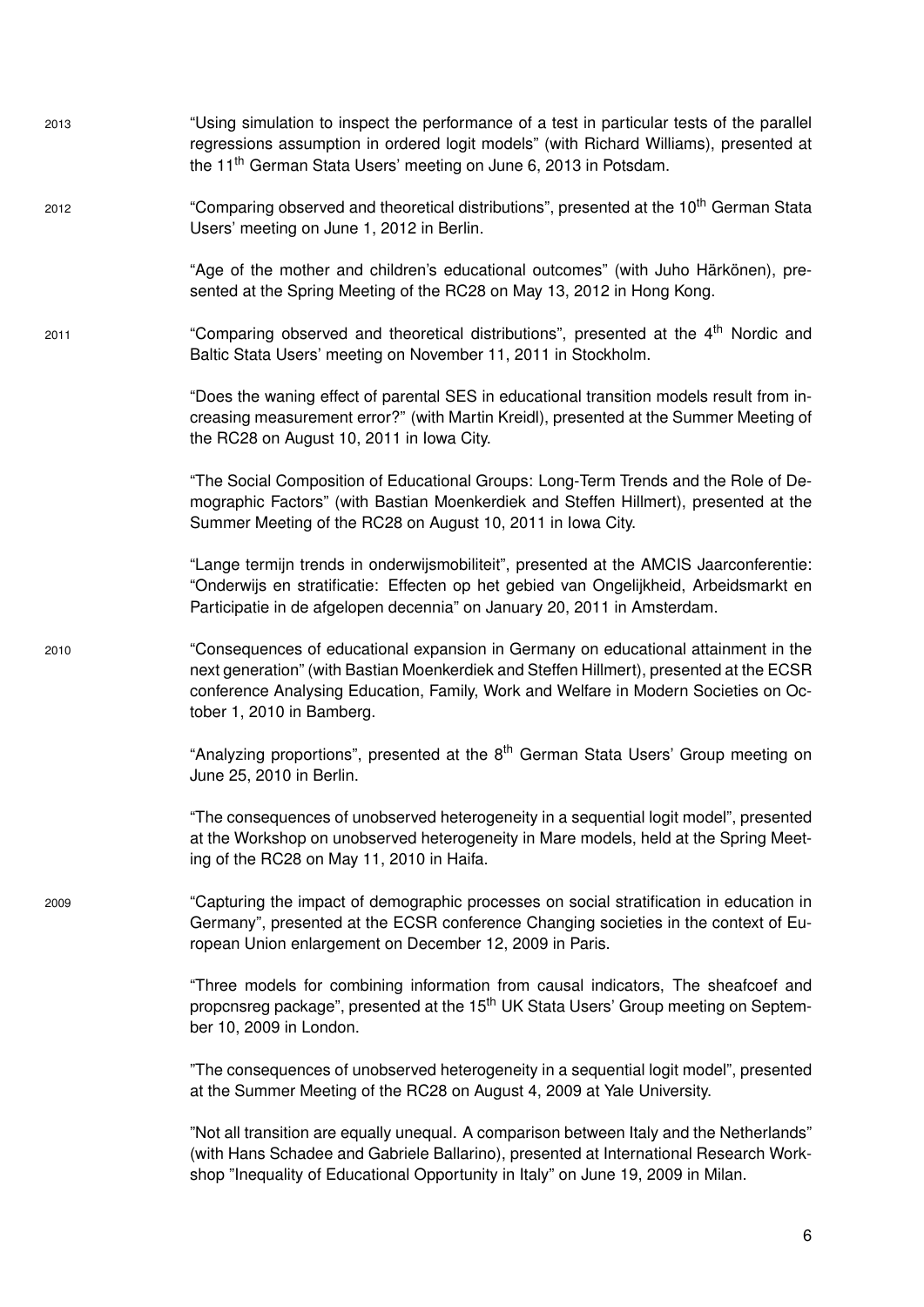"Using and interpreting restricted cubic splines", presented at the 7<sup>th</sup> German Stata Users' meeting on June 26, 2009 in Bonn.

2008 "Family background and educational attainment: Are there many inequalities of educational outcome or just one?", presented at Summer Meeting of the RC28 on August 7, 2008 at Stanford University.

> "Direct and indirect effects in a logit model", presented at the 6<sup>th</sup> German Stata Users Group meeting on June 27, 2008 in Berlin.

> "Estimating primary and secondary effects on entering college", poster presented at the Spring Meeting of the RC28 on May 16, 2008 in Florence.

> "Direct and indirect effects in a logit model", presented at the 1<sup>st</sup> Polish Stata Users Group meeting on March 29, 2008 in Warsaw

2007 "Usefulness and estimation of proportionality constraints: The propcnsreg package", presented at the 13<sup>th</sup> UK Stata Users Group Meeting on September 10, 2007 in London.

> "Linking process to outcome: The seglogit package", presented at the 2<sup>nd</sup> Nordic and Baltic Stata Users Group meeting on September 7, 2007 in Stockholm.

> "Linking process to outcome: Inequality of educational opportunities and inequality of educational outcomes", presented at the ECSR and TransEurope conference on globalization, social inequality and the life course on September 1, 2007 in Groningen.

> "The influence of mother's and father's education on educational attainment", presented at the Summer Meeting of the RC28 on August 15, 2007 in Montreal.

> "Not all transitions are equal", presented at the Spring Meeting of the RC28 on May 26, 2007 in Brno.

> "Assessing the reasonableness of an imputation model", presented at the 5<sup>th</sup> German Stata Users Group Meeting on April 2, 2007 in Essen.

> "Not all transitions are equal", presented at the Spring Meeting of the Methodology Section of the American Sociology Association on March 3, 2007 at Yale University.

 $2006$  "Proportions as dependent variable", presented at the 12<sup>th</sup> UK Stata Users Group Meeting on September 12, 2006 in London.

> "Analyzing Inequality of Educational Opportunities using Stacked Surveys with Missing Data", presented at the ECSR conference European Comparative Studies: Quality and Inequality in Education on September 2, 2006 in Prague.

> "Nonstandard educational trajectories in the Netherlands", presented at the dag van de Sociologie on June 8, 2006 in Tilburg.

> "Deceleration of the Trend in Inequality of Educational Opportunity in the Netherlands", presented at the Spring Meeting of the RC28 on May 13, 2006 in Nijmegen.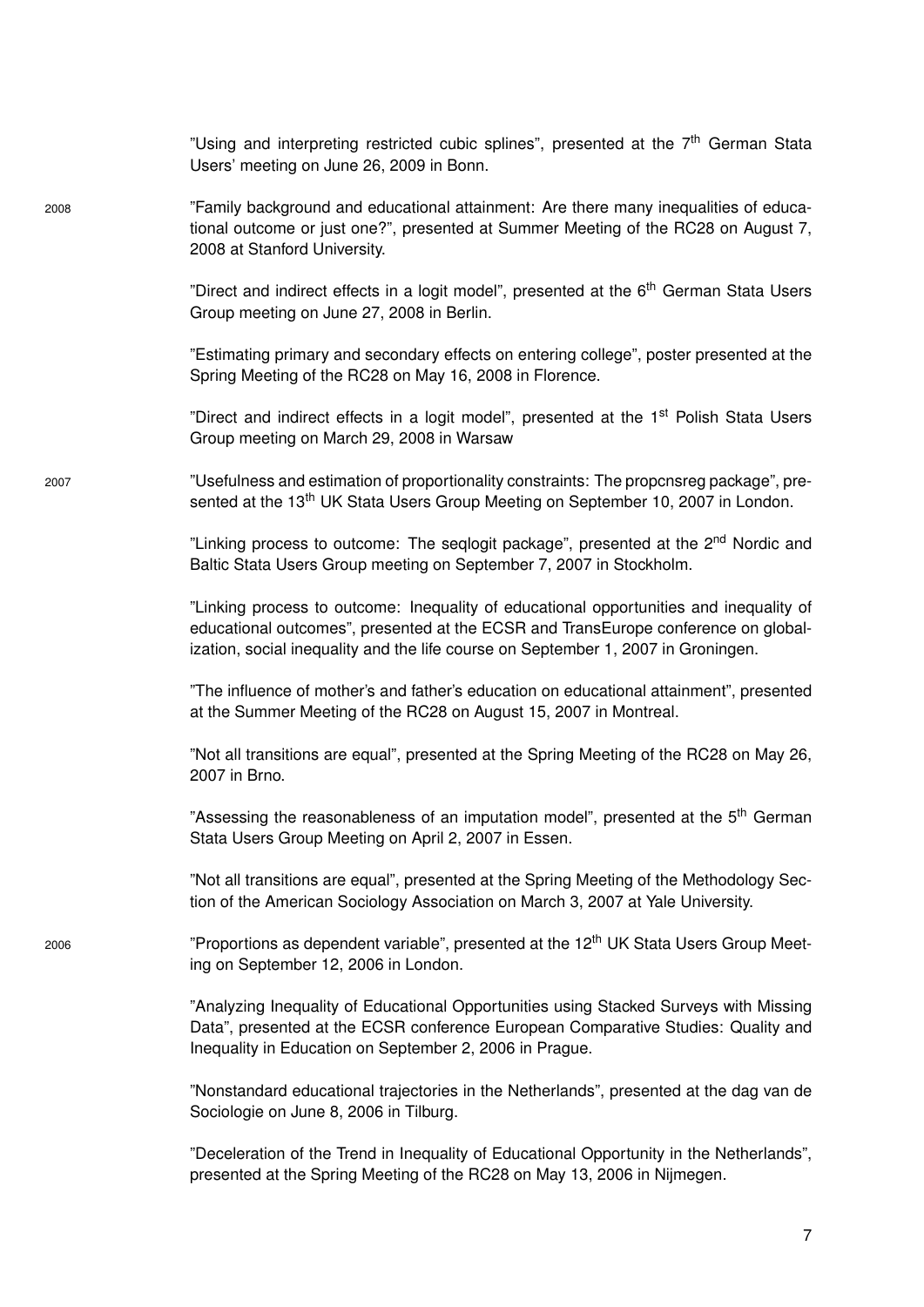fect of Missing Data", presented at the Spring Meeting of the RC28 on May 6-8, 2005 in Oslo. **Software** 2021 Buis, Maarten L. (2021) "mkproject: Stata module to create a project folder with some boilerplate code and research log" https://econpapers.repec.org/software/bocbocode/s458906.html. 2020 Buis, Maarten L. (2020) "abm\_pop: Mata class for storing and retrieving properties of agent that can change over time in an Agent Based Model" https://github.com/maartenteaches/abm\_pop. Buis, Maarten L. (2020) "abm\_nw: Mata class for managing networks for Agent Based Models" https://github.com/maartenteaches/abm\_nw. 2019 Buis, Maarten L. (2019) "twby: Stata module to create a cross-tabulation of graphs" https://econpapers.repec.org/software/bocbocode/s458686.htm. Buis, Maarten L. (2019) "abm\_grid: A Mata class for managing a square grid for Agent Based Models" https://github.com/maartenteaches/abm\_grid. 2018 Buis, Maarten L. (2018) "lookfor2: Stata module to search for string in variable names, variable labels, value labels, and notes" http://econpapers.repec.org/software/bocbocode/s458537.html. Buis, Maarten L. (2018) "htmlcb: Stata module to write a codebook as an html file"

2005 "Trends in Inequality of Educational Opportunity in the Netherlands 1900-1980: The Ef-

2017 Buis, Maarten L. (2017) "smclpres: Stata module to create a SMCL presentation from a do file. " http://econpapers.repec.org/software/bocbocode/s458367.html. 2016 Buis, Maarten L. (2016) "stdtable: Stata module to standardize cross-tabulations to prespecified row and column totals." http://econpapers.repec.org/software/bocbocode/s458184.htm. 2015 Buis, Maarten L. (2015) 'lvr2plot2: Stata module to produce a leverage versus squared residual plot with Cook's D". http://econpapers.repec.org/software/bocbocode/s458112.htm.

http://econpapers.repec.org/software/bocbocode/s458538.html.

2013 Buis, Maarten L. (2013) "oparallel: Stata module providing post-estimation command for testing the parallel regression assumption." http://econpapers.repec.org/software/bocbocode/s457720.html.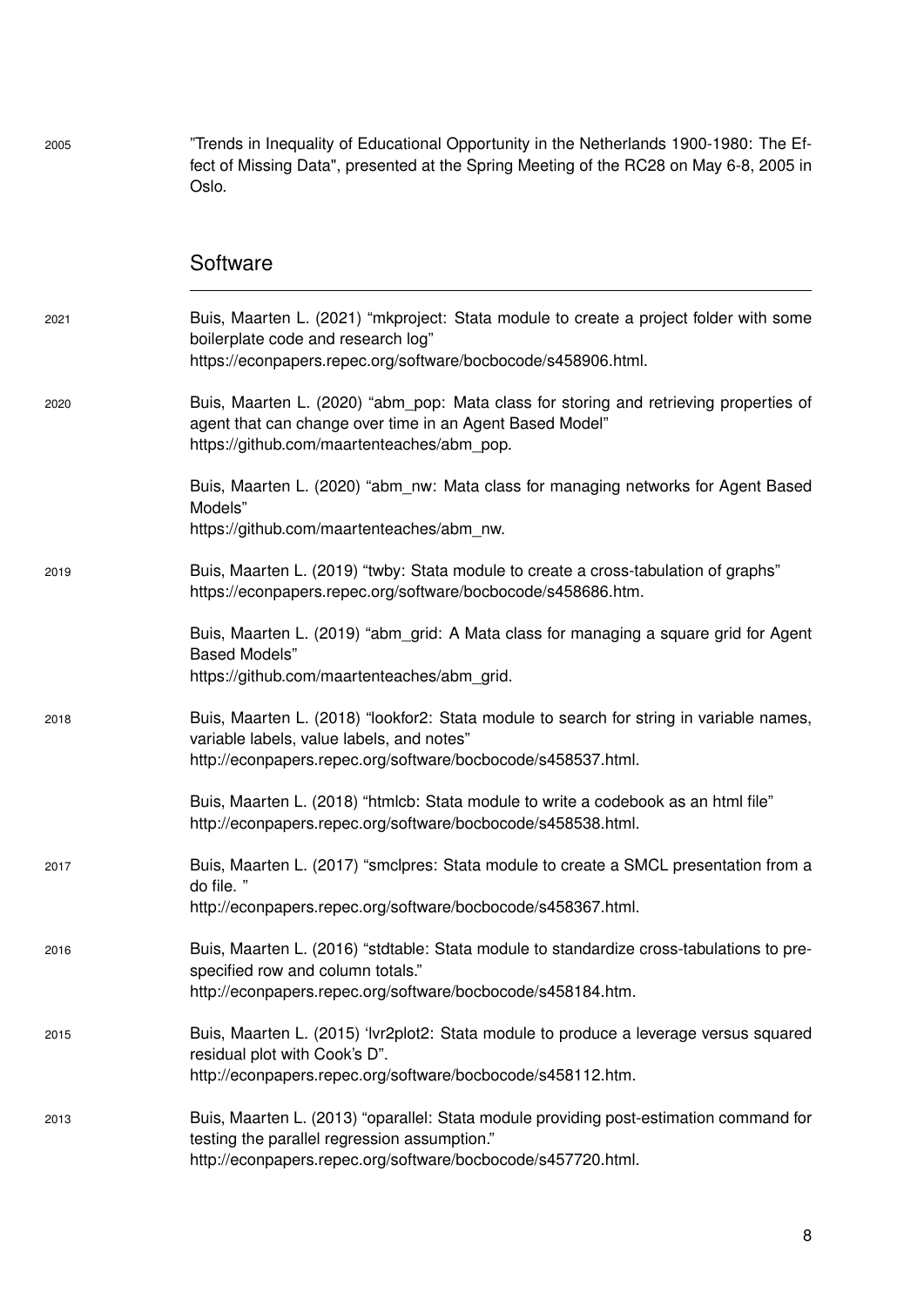|      | Buis, Maarten L. and Nicholas J. Cox (2013) "genv: Stata module to generate quantile<br>envelopes for quantile-quantile plots."<br>http://econpapers.repec.org/software/bocbocode/s457430.htm.                                        |
|------|---------------------------------------------------------------------------------------------------------------------------------------------------------------------------------------------------------------------------------------|
|      | Maarten L. Buis (2013) "asl_norm: Stata module computing bootstrap Gaussianity tests".<br>http://econpapers.repec.org/software/bocbocode/s457648.html.                                                                                |
| 2012 | Buis, Maarten L. (2012) "simpplot: Stata module creating a plot describing p-values from<br>a simulation by comparing nominal significance levels with the coverages".<br>http://econpapers.repec.org/software/bocbocode/s457467.htm. |
| 2011 | Buis, Maarten L. (2011) "margdistfit: Post-estimation command that compares the ob-<br>served and theoretical marginal distributions".<br>http://econpapers.repec.org/software/bocbocode/s457364.htm.                                 |
| 2010 | Buis, Maarten L. (2010) "scenreg: Stata module for estimating effects in models for bi-<br>nary variables given a scenario concerning unobserved variables".<br>http://econpapers.repec.org/software/bocbocode/s457199.htm.           |
|      | Buis, Maarten L. (2010) "zoib: Stata module to fit a zero-one inflated beta distribution<br>by maximum likelihood".<br>http://econpapers.repec.org/software/bocbocode/S457156.htm.                                                    |
| 2009 | Buis, Maarten L. (2009) "fmlogit: Stata module fitting a fractional multinomial logit model<br>by quasi maximum likelihood".<br>http://econpapers.repec.org/software/bocbocode/s456976.htm.                                           |
|      | Buis, Maarten L. (2009) "proprcspline: Stata module for restricted cubic spline smooth-<br>ing of proportions".<br>http://econpapers.repec.org/software/bocbocode/s457062.htm.                                                        |
|      | Buis, Maarten L. (2009) "sheafcoef: Stata module to compute sheaf coefficients".<br>http://econpapers.repec.org/software/bocbocode/s456945.htm.                                                                                       |
| 2008 | Buis, Maarten L. (2008) "ftest: Stata module comparing two nested models using an<br>F-test".<br>http://econpapers.repec.org/software/bocbocode/S456944.htm.                                                                          |
|      | Buis, Maarten L. (2008) "postrcspline: Stata module containing post-estimation com-<br>mands for models using a restricted cubic spline".<br>http://econpapers.repec.org/software/bocbocode/S456928.htm.                              |
|      | Buis, Maarten L. (2008) "Idecomp: Stata module decomposing the total effects in a lo-<br>gistic regression into direct and indirect effects".<br>http://econpapers.repec.org/software/bocbocode/s456906.htm.                          |
|      | Buis, Maarten L. and Stephen P. Jenkins (2008) "fiskfit: Stata module to fit a Fisk distri-<br>bution by ML to unit record data".<br>http://econpapers.repec.org/software/bocbocode/s456900.htm.                                      |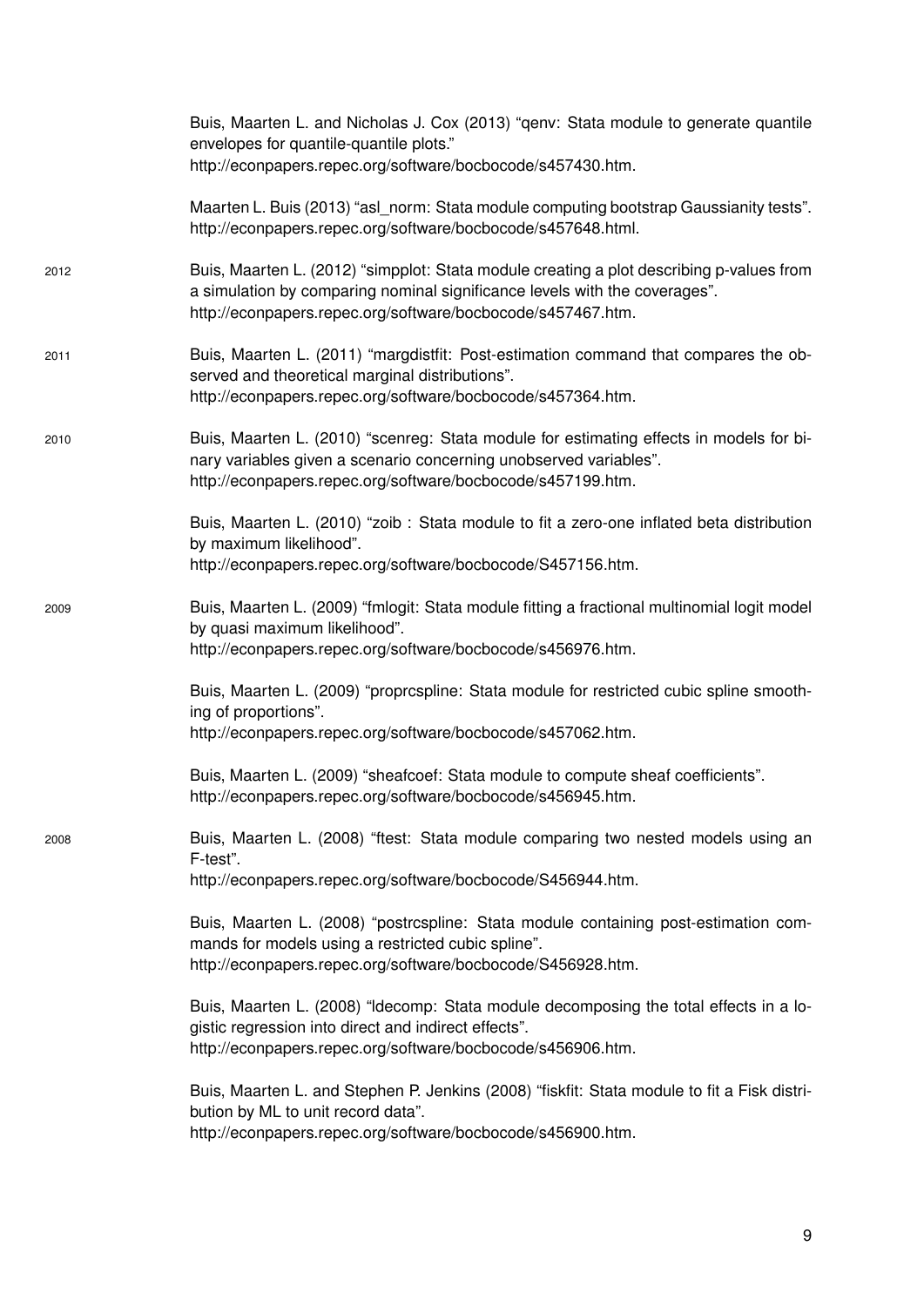| 2007          | Buis, Maarten L. (2007) "hangroot: Stata module creating a hanging rootogram compar-<br>ing an empirical distribution to the best fitting theoretical distribution".<br>http://econpapers.repec.org/software/bocbocode/s456886.htm.                                                                                                                                                                                     |
|---------------|-------------------------------------------------------------------------------------------------------------------------------------------------------------------------------------------------------------------------------------------------------------------------------------------------------------------------------------------------------------------------------------------------------------------------|
|               | Buis, Maarten L. (2007) "propcnsreg: Stata module fitting by maximum likelihood a linear<br>regression with a proportionality constraint".<br>http://econpapers.repec.org/software/bocbocode/s456858.htm.                                                                                                                                                                                                               |
|               | Buis, Maarten L. (2007) "seqlogit: Stata module to fit a sequential logit model"<br>http://econpapers.repec.org/software/bocbocode/s456843.htm.                                                                                                                                                                                                                                                                         |
|               | Buis, Maarten L. (2007) "indeplist: Stata module displaying and returning the names of<br>the independent variables of the active estimation command".<br>http://econpapers.repec.org/software/bocbocode/s456839.htm.                                                                                                                                                                                                   |
| 2006          | Buis, Maarten L., Nicholas J. Cox, and Stephen P. Jenkins (2006) "dirifit: Stata module<br>fitting a dirichlet distribution, optionally dependent on covariates".<br>http://econpapers.repec.org/software/bocbocode/s456725.htm.                                                                                                                                                                                        |
|               | Buis, Maarten L. (2006) "pcorrmat: Stata module displaying a matrix of partial correla-<br>tions that are controlled for a fixed set of covariates".<br>http://econpapers.repec.org/software/bocbocode/s456839.htm.                                                                                                                                                                                                     |
| 2005          | Buis, Maarten L., Nicholas J. Cox, and Stephen P. Jenkins (2005) "betafit: Stata module<br>fitting a two parameter beta distribution, optionally dependent on covariates".<br>http://econpapers.repec.org/software/bocbocode/s435303.htm.                                                                                                                                                                               |
|               | <b>Professional Activities</b>                                                                                                                                                                                                                                                                                                                                                                                          |
|               | <b>Editor</b>                                                                                                                                                                                                                                                                                                                                                                                                           |
| $2010 - 2011$ | Guest-editor of Research in Social Stratification and Mobility, volume 29, issue 3, a spe-<br>cial issue on unobserved heterogeneity in Mare models.                                                                                                                                                                                                                                                                    |
| $2008 - now$  | Associate editor of the Stata Journal                                                                                                                                                                                                                                                                                                                                                                                   |
|               | <b>Reviewer for:</b>                                                                                                                                                                                                                                                                                                                                                                                                    |
|               | European Sociological Review, Sociology of Education, Acta Sociologica, Research in<br>Social Stratification and Mobility, Journal of Research on Adolescence, International Mi-<br>gration Review, European Journal of Population, Stata Journal, BMC Medical Research<br>Methodology, Economic Modelling, Journal of Peace Research, Nonprofit and Voluntary<br>Sector Quarterly, 2011 Spring Conference of the RC28. |
|               | Organizer:                                                                                                                                                                                                                                                                                                                                                                                                              |
| 2018          | German Stata Users Meeting on June 22, 2018 in Konstanz                                                                                                                                                                                                                                                                                                                                                                 |
| 2010          | Workshop on unobserved heterogeneity in Mare models, held at the Spring Meeting of<br>the RC28 on May 11, 2010 in Haifa                                                                                                                                                                                                                                                                                                 |